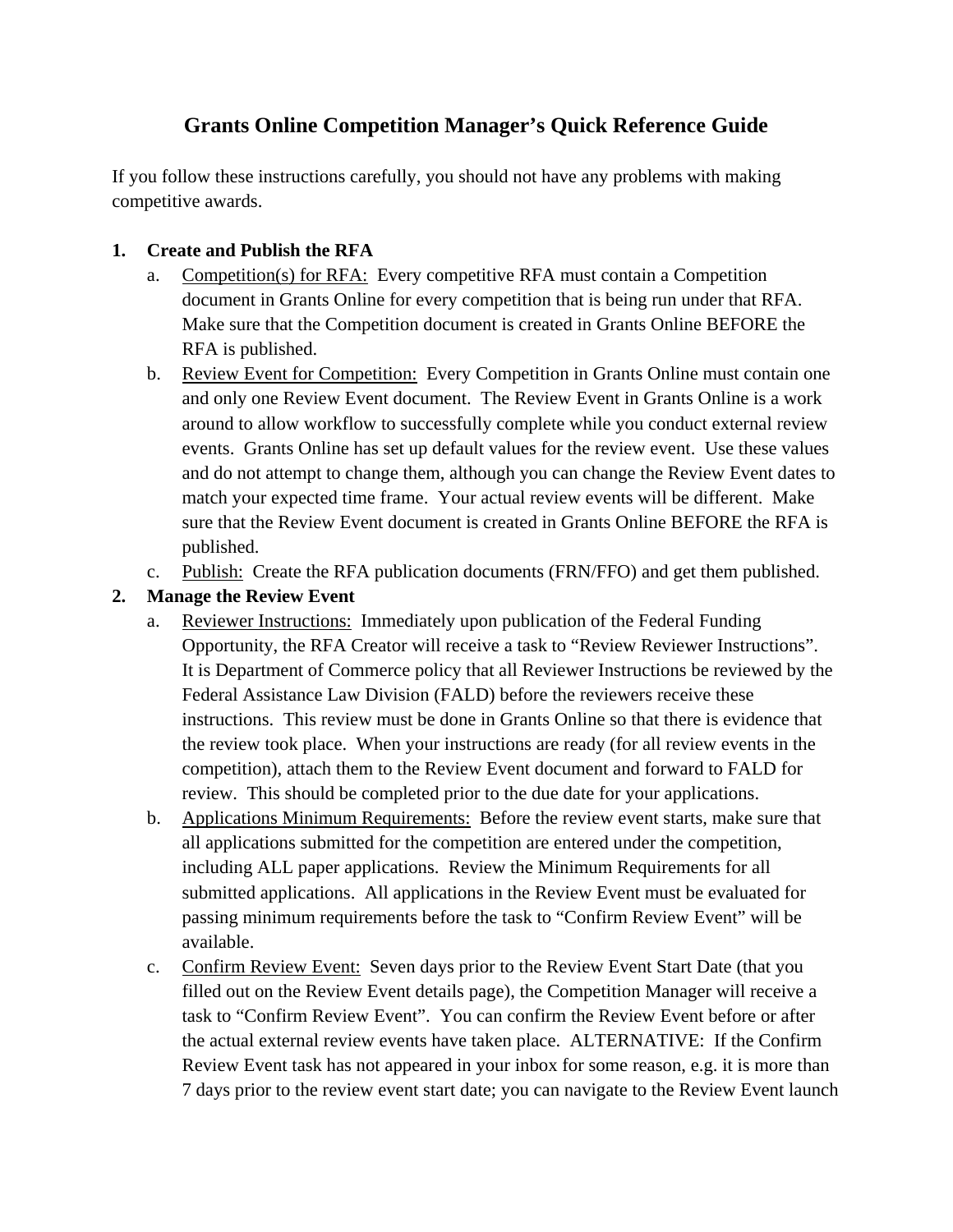page and select the "Initiate Confirm Review Event" from the workflow drop down near the top of the page. This will place the "Confirm Review Event" task in your inbox.

d. Close Review Event: The day after the Review Event End Date (that you filled out on the Review Event details page), the Competition Manager will receive a task to "Close Review Event". You can close the Review Event before or after the actual external review events have taken place. ALTERNATIVE: If the Confirm Review Event task has not appeared in your inbox for some reason, e.g. it is earlier than the review event end date; you can navigate to the Review Event launch page and select the "Initiate Close Review Event" from the workflow drop down near the top of the page. This will place the "Close Review Event" task in your inbox.

#### **3. Select Applications**

- a. Select Applications: Immediately after you execute the "Close Review Event", the Select Applications task will appear in your inbox. At this point you may need to wait until your actual external review event processing catches up. You should begin the process of creating the Selection Package documents and have them reviewed outside of Grants Online by the Selecting Official prior to completing the initial selection of applications.
- b. Selecting Official Review: Once the Selecting Official is happy with the application selections, they will choose the workflow option to "Initiate PO Negotiations". This will create a task to Conduct Negotiations for each application's assigned Program Officer for every selected application.
- c. WARNING: There is a "global" workflow drop down to "Select Applications" on the Competition launch page that continues to be available after the Select Applications task has left the Competition Manager's inbox. DO NOT select this option just because you don't know what else to do. This option is available for the selection of additional applications after the initial Selection Package workflow is complete. It will reset the workflow to the Select Applications task for the Competition Manager. If you choose this option by mistake, you (and others) will need to re-execute steps that have already been executed.
- d. Assign Award Numbers and Associate Recipients: The task name for this is "Conduct Negotiations", but that is not what is supposed to happen here. You can conduct negotiations with the applicant if desired at this point (and you probably should if you intend to provide significantly different Federal funding than that applied for). There are three things that must occur at this step. Once completed, the Program Officer will choose the option to "Forward to CM for Selection Package". The items that MUST be completed for each application are:
	- i. Assign Award Number
	- ii. Associate Grants Online Organization